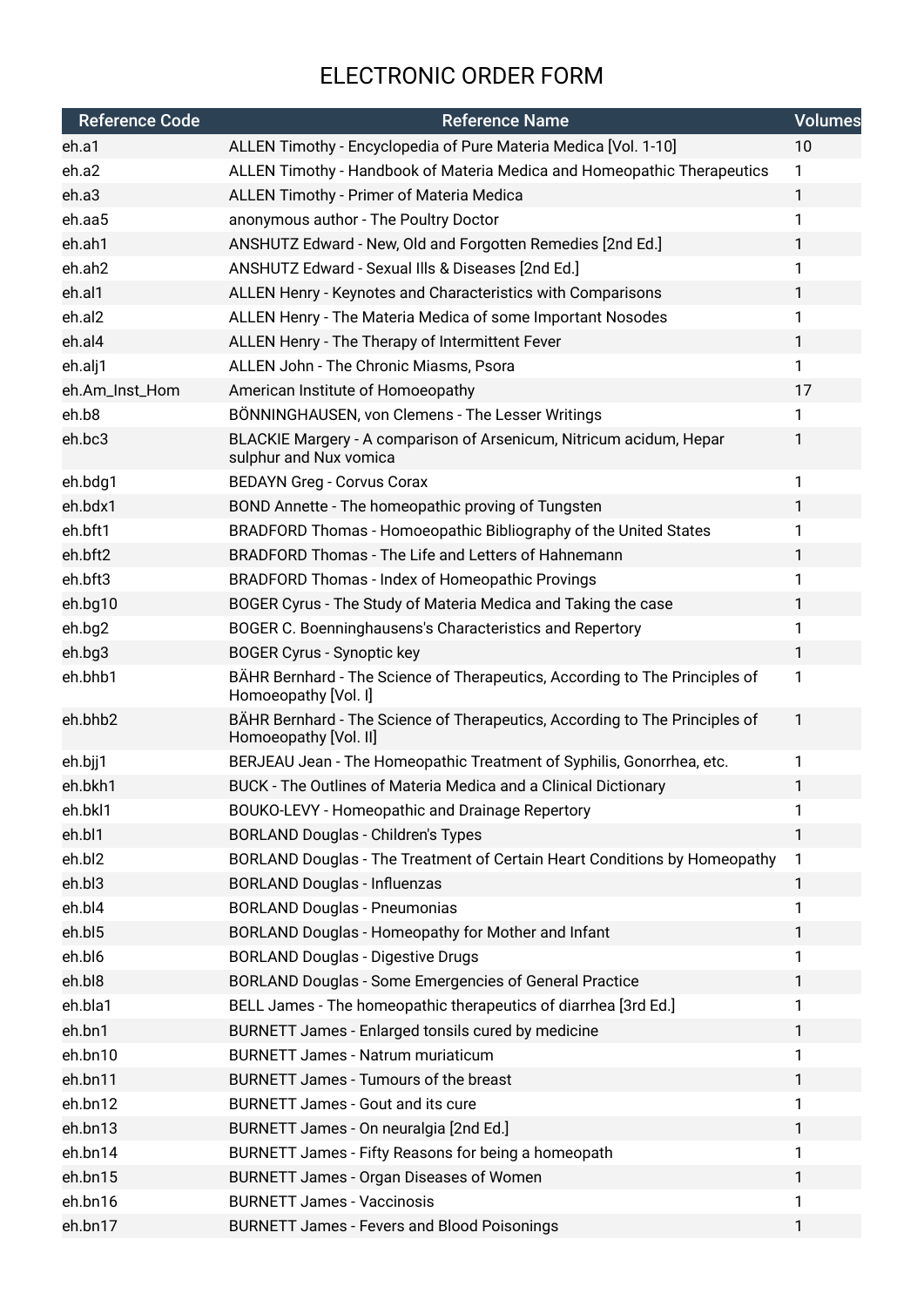| <b>Reference Code</b> | <b>Reference Name</b>                                                                                       | <b>Volumes</b> |
|-----------------------|-------------------------------------------------------------------------------------------------------------|----------------|
| eh.bn18               | BURNETT James - The New Cure of Consumption by its Own Virus [reprint 4th<br>Ed.                            | 1              |
| eh.bn2                | BURNETT James - Diseases of the spleen                                                                      | $\mathbf{1}$   |
| eh.bn20               | BURNETT James - Gold as a remedy in Diseases                                                                | 1              |
| eh.bn21               | BURNETT James - On Fistula and its Radical Cure by Medicines                                                | $\mathbf{1}$   |
| eh.bn22               | BURNETT James - The change of Life in Women                                                                 | $\mathbf{1}$   |
| eh.bn3                | BURNETT James - Delicate, backward, puny and stunted children                                               | $\mathbf{1}$   |
| eh.bn4                | BURNETT James - The diseases of the liver [2nd Ed.]                                                         | 1              |
| eh.bn5                | BURNETT James - Diseases of the skin [3th Ed.]                                                              | 1              |
| eh.bn6                | BURNETT James - Curability of tumours by medicines                                                          | 1              |
| eh.bn7                | BURNETT James - Curability of cataract                                                                      | $\mathbf{1}$   |
| eh.bn8                | <b>BURNETT James - Ringworm</b>                                                                             | $\mathbf{1}$   |
| eh.bn9                | <b>BURNETT James - Diseases of the veins</b>                                                                | 1              |
| eh.bnh1               | BERNARD Henri - The Homeopathic Treatment of Constipation                                                   | 1              |
| eh.bnj1               | BANERJEE Prosad - Materia medica of Indian drugs                                                            | $\mathbf{1}$   |
| eh.bnj5               | BANERJEE Prosad - Chronic disease: its causes and cure                                                      | $\mathbf{1}$   |
| eh.bnx1               | BONNEROT - Ulcer of the Stomach and Duodenum. [Translated from French by<br>Rajkumar Mukerji]               | 1              |
| eh.br1                | BOERICKE William - Pocket Manual of Homeopathic Materia Medica                                              | 1              |
| eh.br3                | BOERICKE William, DEWEY Willis - The Twelve Tissue Remedies of Schuessler                                   | $\mathbf{1}$   |
| eh.br6                | BOERICKE William - The Development of Homoeopathy. Presented by Julian<br>Winston                           | $\mathbf{1}$   |
| eh.Br_Hom_J           | British Homoepathic Journal - 1911, 1912, 1913                                                              | 19             |
| eh.bsr1               | BENSON Reuel - Homeopathic Nursery Manual                                                                   | $\mathbf{1}$   |
| eh.btv1               | BHATIA V. R. - Influenza and Its Homoeopathic Treatment                                                     | $\mathbf{1}$   |
| eh.btw1               | BURT William - Characteristic Materia Medica                                                                | $\mathbf{1}$   |
| eh.btw2               | BURT William - Physiological Materia Medica                                                                 | $\mathbf{1}$   |
| eh.bwa1               | BLACKWOOD Alexander - Diseases of the kidneys and nerves                                                    | 1              |
| eh.bwa2               | BLACKWOOD Alexander - Diseases of the heart                                                                 | 1              |
| eh.bwa3               | BLACKWOOD Alexander - A Manual of Materia Medica, therapeutics and<br>Pharmacology with Clinical Index      | 1              |
| eh.bwa4               | BLACKWOOD Alexander - The food Tract: Its Ailments and Disease of the<br>Peritoneum                         | $\mathbf{1}$   |
| eh.bwa5               | BLACKWOOD Alexander - Diseases of the Liver, Pancreas and Ductless Glands                                   | $\mathbf{1}$   |
| eh.bwg1               | BIDWELL Glen - How to Use the Repertory with a Practical Analysis of forty<br>Homoeopathic Remedies         | 1              |
| eh.bxm1               | BURCH Melissa - Stoichactis kenti - Sea Anemone Proving                                                     | 1              |
| eh.c1                 | CLARKE John - Dictionary of Practical Materia Medica [Vol. 1-3]                                             | 3              |
| eh.c10                | CLARKE John - Therapeutics of the serpent poisons                                                           | 1              |
| eh.c11                | CLARKE John - Radium as an internal remedy                                                                  | $\mathbf{1}$   |
| eh.c12                | CLARKE John - The therapeutics of cancer                                                                    | 1              |
| eh.c13                | CLARKE John - Cholera, Diarrhoea and Dysentery                                                              | 1              |
| eh.c14                | CLARKE John - Non Surgical Treatment of Diseases of the Glands and Bones                                    | $\mathbf{1}$   |
| eh.c16                | CLARKE John - Bird's Eye view - A Lecture on Organon of Medicine                                            | $\mathbf{1}$   |
| eh.c17                | CLARKE John - Constitutional Medicine with especial reference to the three<br>constitutions of Von Grauvogl | 1              |
| eh.c20                | CLARKE John - Gunpowder as a War remedy                                                                     | $\mathbf{1}$   |
| eh.c21                | CLARKE John - Haemorrhoids and Habitual Constipation                                                        | 1              |
| eh.c22                | CLARKE John - Homeopathy explained                                                                          | 1              |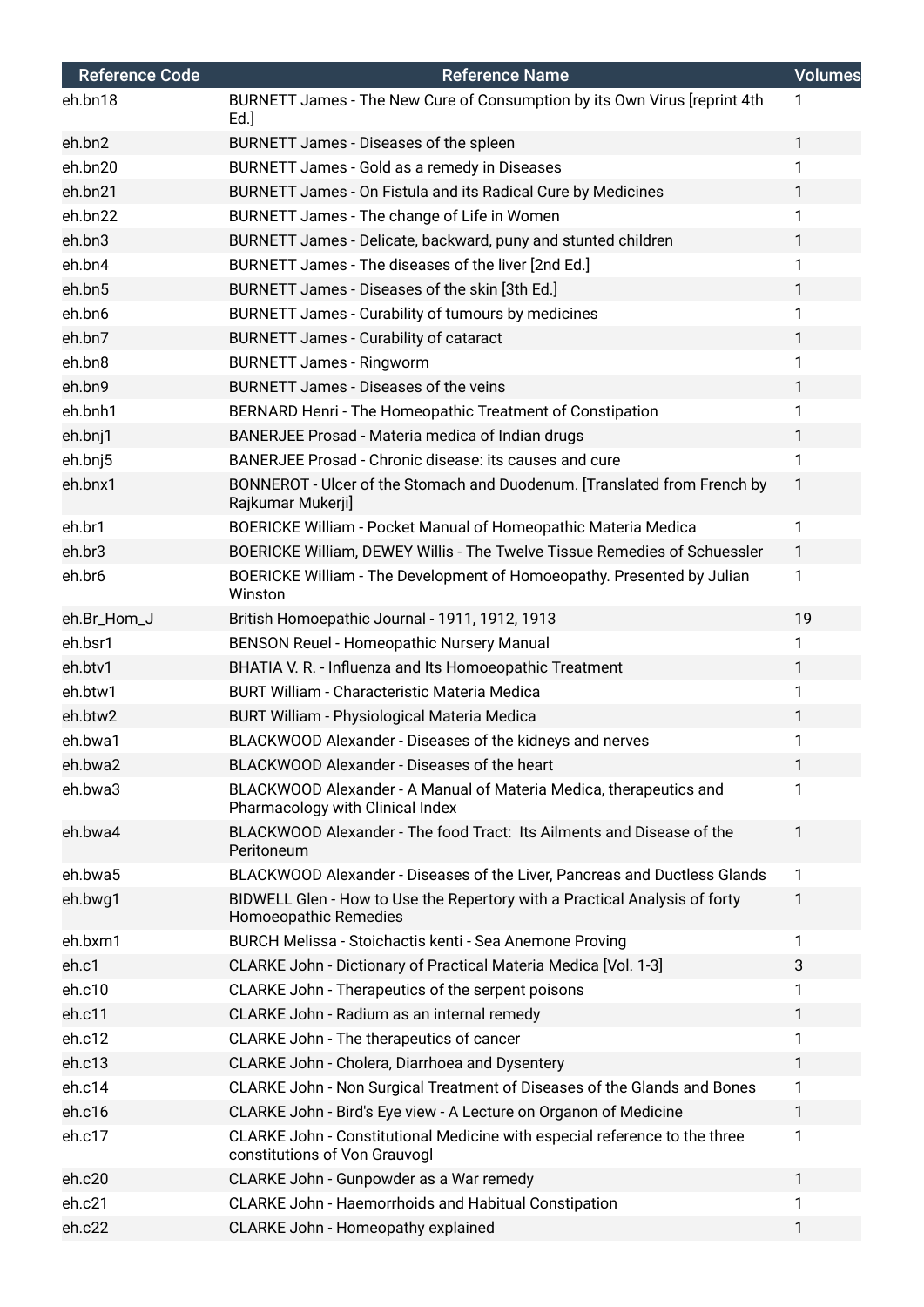| <b>Reference Code</b> | <b>Reference Name</b>                                                                                   | <b>Volumes</b> |
|-----------------------|---------------------------------------------------------------------------------------------------------|----------------|
| eh.c3                 | CLARKE John - Whooping cough cured with coqueluchin                                                     | 1              |
| eh.c4                 | CLARKE John - Diseases of the heart and arteries                                                        | 1              |
| eh.c5                 | CLARKE John - Catarrh, Colds and Influenzas                                                             | $\mathbf{1}$   |
| eh.C6                 | CLARKE John - The cure of tumours by medicines                                                          | 1              |
| eh.C7                 | <b>CLARKE John - Grand characteristics of Materia medica</b>                                            | 1              |
| eh.C8                 | CLARKE John - The prescriber [6th Ed.]                                                                  | $\mathbf{1}$   |
| eh.c9                 | CLARKE John - Indigestion - its causes and cure                                                         | 1              |
| eh.cda1               | CHOUDHURI - A Study on Materia Medica and Repertory                                                     | $\mathbf{1}$   |
| eh.cdh1               | <b>CHOUDHURY Harimohon - Indications of Miasms</b>                                                      | 1              |
| eh.cdh2               | CHOUDHURY Harimohon - 50 Millesimal Potency in Theory and Practice                                      | $\mathbf{1}$   |
| eh.cea1               | CASE Erastus - Some Clinical Experiences of Erastus E. Case                                             | $\mathbf{1}$   |
| eh.chr1               | CHAUHAN - Expressive drug pictures of homoeopathic materia medica [Vol. 1]                              | $\mathbf{1}$   |
| eh.chr2               | CHAUHAN - Expressive drug pictures of homoeopathic materia medica [Vol. 2]                              | $\mathbf{1}$   |
| eh.cji1               | CHATTERJI A. N. - Three in One                                                                          | $\mathbf{1}$   |
| eh.cka1               | <b>CLARKE A. - Decachords</b>                                                                           | 1              |
| eh.cls1               | CLOSE Stuart - The Genius of Homeopathy. Lectures and Essays on<br>Homeopathic Philosophy               | 1              |
| eh.clv1               | <b>CLEVELAND Charles - Salient Materia Medica and Therapeutics</b>                                      | 1              |
| eh.clx1               | <b>CHEMLA Chantal- Ultrasound Proving</b>                                                               | $\mathbf{1}$   |
| eh.cnj1               | O' CONNOR Joseph - The American Homoeopathic Pharmacopoeia [2nd Ed.]                                    | $\mathbf{1}$   |
| eh.cp1                | <b>COWPERTHWAITE Allen - Textbook of Materia Medica and Therapeutics</b>                                | $\mathbf{1}$   |
| eh.ctj1               | CHATTERJEE T. P. - My memorable cures                                                                   | 1              |
| eh.ctj4               | CHATTERJEE T. P. - My Random Notes on some Homeopathic Remedies Reprint                                 | $\mathbf{1}$   |
| eh.ctj5               | CHATTERJEE T. P. - Fundamentals of Homeopathy and Valuable hints for<br>Practice                        | 1              |
| eh.ctj6               | CHATTERJEE T. P. - Hints on Homeopathic Practice and Children's Diseases                                | $\mathbf{1}$   |
| eh.ctl1               | COLLYER Clayton and DAVIS Jackie - The homeopathic proving of Lavender                                  | $\mathbf{1}$   |
| eh.cvm1               | CREVELD Marijke - Diospyros kaki Creveld [Translated from Dutch by Willem<br>Hurkmans]                  | 1              |
| eh.dct2               | DUNCAN T. C. - Hand Book on the Diseases of the Heart and their Homeopathic<br>Treatment                | 1              |
| eh.dfg1               | DRANSFIELD Gill - The Homoeopathic Proving of Spectrum                                                  | $\mathbf{1}$   |
| eh.dg2                | DUDGEON Robert - Lectures on the Theory and Practice of Homeopathy                                      | 1              |
| eh.dgs1               | DOUGLASS Melford - Skin diseases                                                                        | $\mathbf{1}$   |
| eh.dgs4               | DOUGLASS Melford - Pearls of Homeopathy                                                                 | 1              |
| eh.dh1                | DUNHAM Carroll - Lectures on Materia Medica                                                             | 1              |
| eh.dh5                | DUNHAM Carroll - Symptoms, their Study or 'How to Take the Case'                                        | 1              |
| eh.dh6                | DUNHAM Carroll - The Science of Therapeutics. A collection of papers                                    | 1              |
| eh.dma1               | DOMINICI G., GULIA P. and PITARI G. - Etna lava - Proving Symptomatology and<br><b>Clinical Results</b> | $\mathbf{1}$   |
| eh.dmk3               | DAM Kees - Ayahuasca - The Vine of the Soul                                                             | $\mathbf{1}$   |
| eh.dna1               | DUMITRESCU-NOICA A. and BALTAC A. - Proving of Geranium robertianum                                     | 1              |
| eh.ds1                | DESAI Bhanu - How to find the Similimum with Boger-Boenningshausen's<br>Repertory                       | 1              |
| eh.dw1                | DEWEY Willis - Essentials of Homeopathic Materia Medica                                                 | $\mathbf{1}$   |
| eh.dw5                | DEWEY Willis - Practical Homeopathic Therapeutics                                                       | 1              |
| eh.dyb2               | DIGBY Berkeley - Lac caninum                                                                            | 1              |
| eh.elm1               | ENGLISH Mary - Tempestas - Storm - A Remedy Proving                                                     | 1              |
| eh.elm2               | <b>ENGLISH Mary - Proving of Naufragium helvetia</b>                                                    | 1              |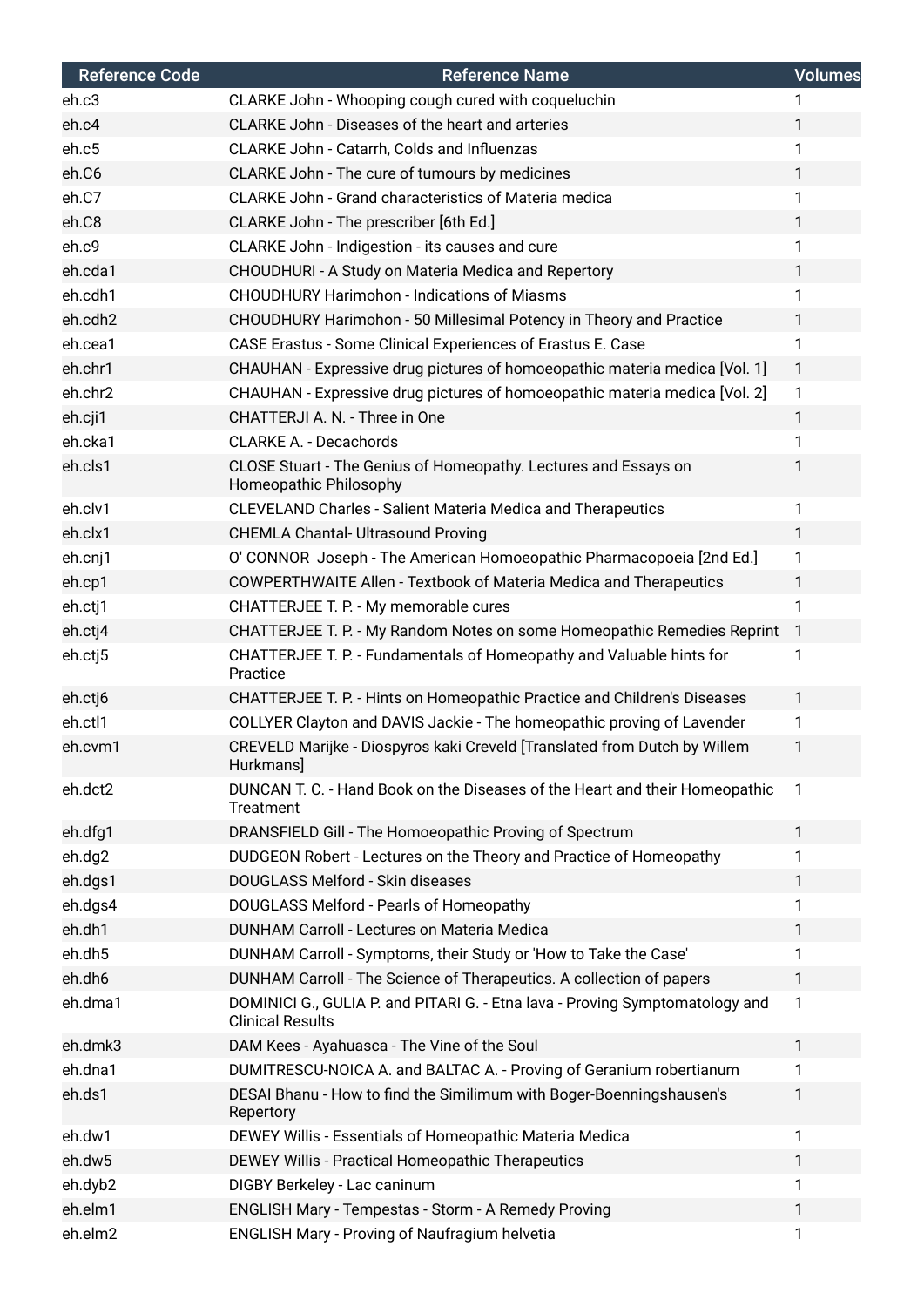| <b>Reference Code</b> | <b>Reference Name</b>                                                                                       | <b>Volumes</b> |
|-----------------------|-------------------------------------------------------------------------------------------------------------|----------------|
| eh.elm3               | ENGLISH Mary - The Homeopathic Proving of 'Ruina castellum' - Old Wardour<br>Castle                         |                |
| eh.elm4               | ENGLISH Mary - The Homeopathic Proving of 'Calculus orbis' - Stanton Drew<br><b>Stone Circle</b>            | 1              |
| eh.ens1               | <b>ENNIS Sylvia - The Natural Choica Sickle Cell</b>                                                        | $\mathbf{1}$   |
| eh.es1                | EISING Nuala - Granite, Marble and Limestone                                                                | 1              |
| eh.es2                | EISING Nuala - Provings of Ignis alcoholis and Succinum                                                     | 1              |
| eh.es3                | EISING Nuala - Vacuum - The Proving                                                                         | 1              |
| eh.esj1               | EPPS John - Domestic Homoeopathy: Rules for the Domestic Treatment of the<br>Maladies of Infants, Children, | 1              |
| eh.fb10               | FOUBISTER Donald - The Significance of Past History in Homeopathic<br>Prescribing                           | 1              |
| eh.fb2                | <b>FOUBISTER Donald - Homeopathy and Pediatrics</b>                                                         | 1              |
| eh.fb4                | FOUBISTER Donald - The carcinosin Drug Picture                                                              | 1              |
| eh.fr1                | <b>FARRINGTON Ernest - Clinical Materia Medica</b>                                                          | 1              |
| eh.fr2                | FARRINGTON Ernest - Comparisons in Materia Medica with Therapeutic Hints                                    | 1              |
| eh.fr3                | FARRINGTON Ernest - Therapeutics Pointers and Lesser writings with some<br>clinical cases                   | 1              |
| eh.frh1               | FARRINGTON Harvey - Homeopathy and homeopathic Prescribing                                                  | 1              |
| eh.fsp1               | FRASER Peter - Proving of Pavo cristatus                                                                    | 1              |
| eh.fsr1               | FISHER Charles - Homeopathy in obstetric emergencies                                                        | 1              |
| eh.ftb1               | FORTIER-BERNOVILLE Maurice - What we must not do in Homeopathy<br>[Translated from French by R. K. Mukerji] | 1              |
| eh.ftb8               | FORTIER-BERNOVILLE Maurice - Syphyilis and Sycosis [Translated from French<br>by R. K. Mukerji]             | $\mathbf{1}$   |
| eh.fyz5               | FAYAZUDDIN M. - Surgeon's Friends in Homeopathy. Succus Calendula                                           | 1              |
| eh.fyz6               | FAYAZUDDIN M. - Hypericum - A Study                                                                         | 1              |
| eh.fyz7               | FAYAZUDDIN M. - Surgeon's Friends in Homeopathy. Arnica Montana                                             | 1              |
| eh.gcj1               | GILCHRIST J. G. - The Homoeopathic Treatment of Surgical Diseases                                           | 1              |
| eh.gfl1               | GRIFFITHS Lisa, GEARY Mary - Homeopathic Provings of Bracken                                                | 1              |
| eh.gka1               | GASKIN A. - Comparative Study on Kent's Materia Medica                                                      | 1.             |
| eh.gl3                | GALLAVARDIN Jean-Pierre - Repertory of Psychic Medicines with Materia<br>Medica                             | 1              |
| eh.gl4                | GALLAVARDIN Jean-Pierre - Plastic Medicine Homeopathic treatment                                            | 1              |
| eh.gm1                | <b>GRIMMER Arthur - The Collected Works</b>                                                                 | 1              |
| eh.gm2                | GRIMMER Arthur H. and FORTIER-BERNOVILLE Maurice - Homoeopathic<br>treatment of cancer [1st Indian Ed.]     | 1              |
| eh.gms2               | GRIMES Melanie - New proving of Meteorite: Fax caelestis allende                                            | $\mathbf{1}$   |
| eh.gms3               | GRIMES Melanie-Enallagma carunculatum - A Proving of Tule Bluet Dragonfly                                   | 1              |
| eh.gnm1               | <b>GRANIER Michel - Conferences upon Homoeopathy</b>                                                        | 1              |
| eh.gnt1               | <b>GRINNEY Tony- A proving of Thiosinamine</b>                                                              | 1              |
| eh.gsd1               | GIBSON Douglas - Studies of Homeopathic Remedies                                                            | 1              |
| eh.gsd2               | GIBSON Douglas - Elements of Homeopathy                                                                     | 1              |
| eh.gsd3               | GIBSON Douglas - Fear and Homeopathy                                                                        | 1              |
| eh.gsw2               | GUERNSEY William - The homeopathic therapeutics of haemorrhoids - Materia<br>Medica part                    | 1              |
| eh.gsy1               | Guernsey H. N.-Keynotes to the Materia Medica                                                               |                |
| eh.gsy2               | GUERNSEY Henry - Application of Principles of Homeopathy to Obstetrics                                      | 1              |
| eh.gsz1               | GUERNSEY Egbert - Homoeopathic Domestic Practice. [9th Ed.]                                                 | 1              |
| eh.gt2                | GENTRY William - Rubrical and Regional Text Book of Homoeopathic Materia                                    | 1              |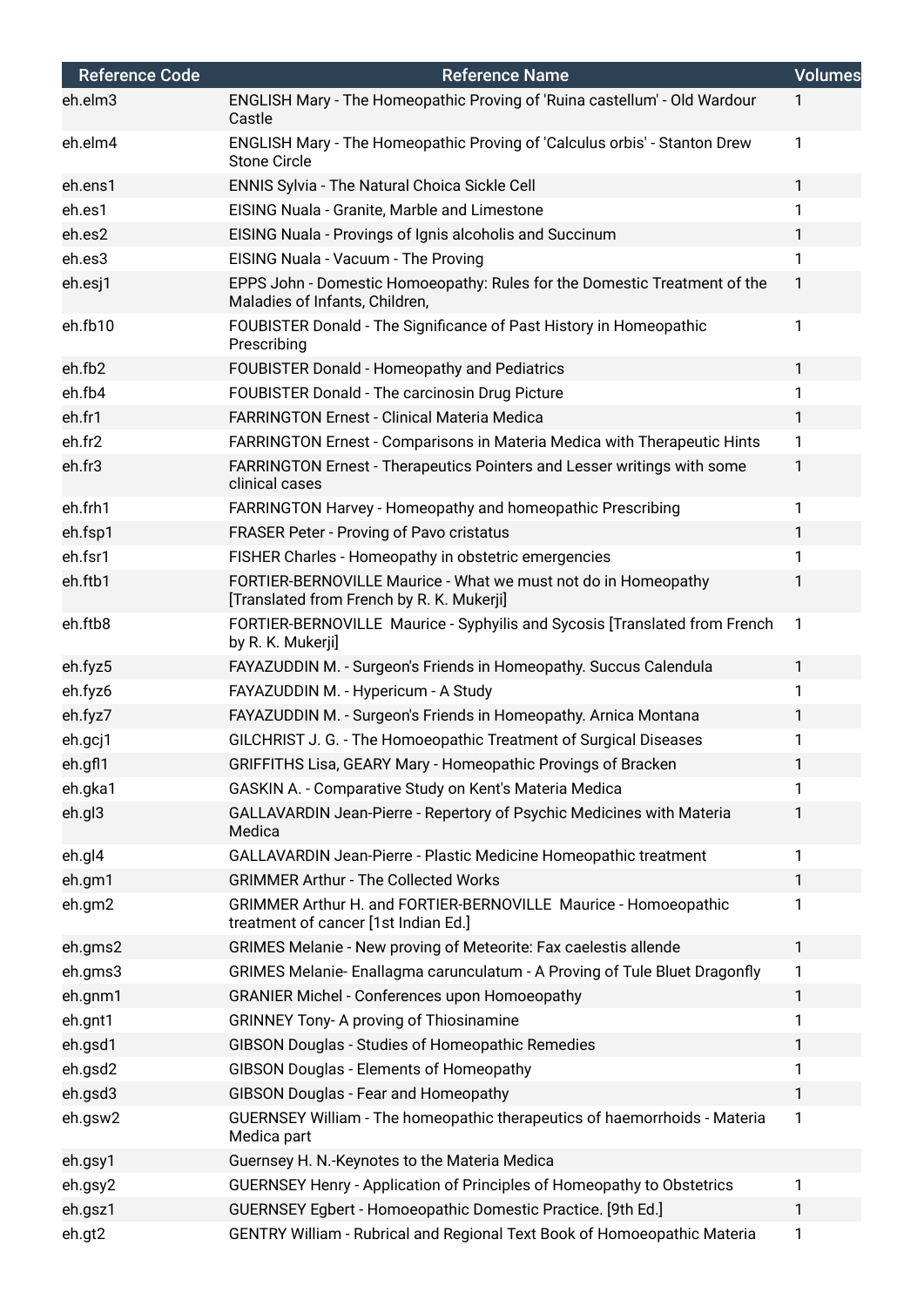| <b>Reference Code</b> | <b>Reference Name</b>                                                                                   | <b>Volumes</b> |
|-----------------------|---------------------------------------------------------------------------------------------------------|----------------|
|                       | Medica Urine and Urinary organs                                                                         |                |
| eh.gtk1               | GUPTA A. K. - The Problem Child and Homeopathy                                                          | $\mathbf{1}$   |
| eh.gtr1               | GUPTA R. L. - Directory of Disease and Cures in Homeopathy [Vol. 1                                      | $\overline{2}$ |
| eh.gvl1               | GRAUVOGL, von Eduard - Text Book of Homoeopathy [Part 1-2]                                              | $\overline{2}$ |
| eh.gvt2               | GUNAVANTE S. M. - The "genius" of homeopathic remedies                                                  | 1              |
| eh.gy3                | GRAY Bill, SHORE Jonathan - Seminar Burgh Haamstede [Netherlands] April<br>1989                         | 1              |
| eh.gym1               | GEARY Mary - A Homoeopathic Proving of Pteridium aquilinum                                              | 1              |
| eh.h1                 | HAHNEMANN Samuel - Materia medica pura                                                                  | $\overline{2}$ |
| eh.h2                 | HAHNEMANN Samuel - The Chronic Diseases, their Peculiar Nature and their<br>Homoeopathic                | $\overline{2}$ |
| eh.h3                 | HAHNEMANN Samuel - Organon of Medicine                                                                  | $\mathbf{1}$   |
| eh.h4                 | HAHNEMANN Samuel - Lesser writings Hahnemann                                                            | 1.             |
| eh.hahn_advocate      | Hahnemannian Advocate - 1896, 1897, 1898 (36 Vol.)                                                      | 36             |
| eh.Hahn_Monthly       | Hahnemannian Monthly                                                                                    | 43             |
| eh.hcw1               | HUTCHISON John - Seven-hundred Redline Symptoms                                                         | $\mathbf{1}$   |
| eh.hdj1               | HARNDALL J. S. - Homoeopathy in Veterinary Practice                                                     | 1              |
| eh.he1                | HOYNE Temple - Clinical Therapeutics [Vol. 1-2]                                                         | $\overline{2}$ |
| eh.heal_thyself       | <b>Heal Thyself</b>                                                                                     | 63             |
| eh.hhl1               | HAEHL Richard - Samuel Hahnemann: His Life and Work. [Vol. 1]                                           | $\mathbf{1}$   |
| eh.hhl2               | HAEHL Richard - Samuel Hahnemann: His Life and Work. [Vol. 2]                                           | 1              |
| eh.hj1                | HIND Jai - Chronic Diseases and Theory of Miasms - Team of Experienced<br><b>Teachers</b>               | 1              |
| eh.hl1                | HALE Edwin - Special Therapeutics of the new Remedies                                                   | 1              |
| eh.hl10               | HALE Edwin - The Characteristics of the New Remedies [3rd Ed.]                                          | 1              |
| eh.hl11               | HALE Edwin -Treatment of Disease of Women, especially those causing Sterility                           | 1              |
| eh.hl9                | HALE Edwin - Special Symptology of the new remedies Vol 1                                               | $\mathbf{1}$   |
| eh.hll1               | HILL B. L., HUNT J. G. - The Homeopathic Practice of Surgery, Together with<br><b>Operative Surgery</b> | 1              |
| eh.hmw1               | HELMUTH William - Surgery and its Adaptation to Homoeopathic Practice                                   | $\mathbf{1}$   |
| eh.Hom_Club_Prag      | Homeopathic Club of Prague - Collection of Provings                                                     | 1              |
| eh.hpc2               | HEMPEL Charles - A New and Comprehensive System of Materia Medica [Vol.<br>$1-2$ ]                      | $\overline{2}$ |
| eh.hr1                | HERING Constantine - Guiding Symptoms of our Materia Medica (Vol. 1-10)                                 | 10             |
| eh.hr4                | HERING Constantine - The homeopathic domestic physician                                                 | $\mathbf{1}$   |
| eh.hs1                | HUGHES R., DAKE J. P. - Cyclopaedia of Drug Pathogenesy [Vol. 1-4]                                      | 4              |
| eh.hs2                | HUGHES Richard - Manual of Pharmacodynamics                                                             | $\mathbf{1}$   |
| eh.hs3                | HUGHES Richard - The Principles and Practice of Homoeopathy                                             | 1              |
| eh.hs5                | HUGHES Richard - A Manuel of Therapeutics: According to the Method of<br>Hahnemann                      | 1              |
| eh.hsa1               | HANSEN Oscar - A Text-Book of Materia Medica of Rare Homeopathic<br>Remedies:                           | 1              |
| eh.hsj1               | HANSEL Jürgen - Ephedra                                                                                 | $\mathbf{1}$   |
| eh.hsw1               | HAWKES W. J. - Characteristic Indications for Prominent Remedies                                        | 1.             |
| eh.htc1               | HART Charles - Therapeutics of nervous Diseases                                                         | $\mathbf{1}$   |
| eh.htj1               | HOUGHTON J., HALAHAN E. - The homeopathic proving of Lac humanum                                        | 1              |
| eh.htp1               | HATHERLY Patricia - A proving of Cadmium metallicum                                                     | 1              |
| eh.htp3               | HATHERLY Patricia - The Homoeopathic Proving of Lac maternum                                            | 1              |
| eh.htp4               | HATHERLY Patricia - C4 Trituration of Lac humanum                                                       | 1              |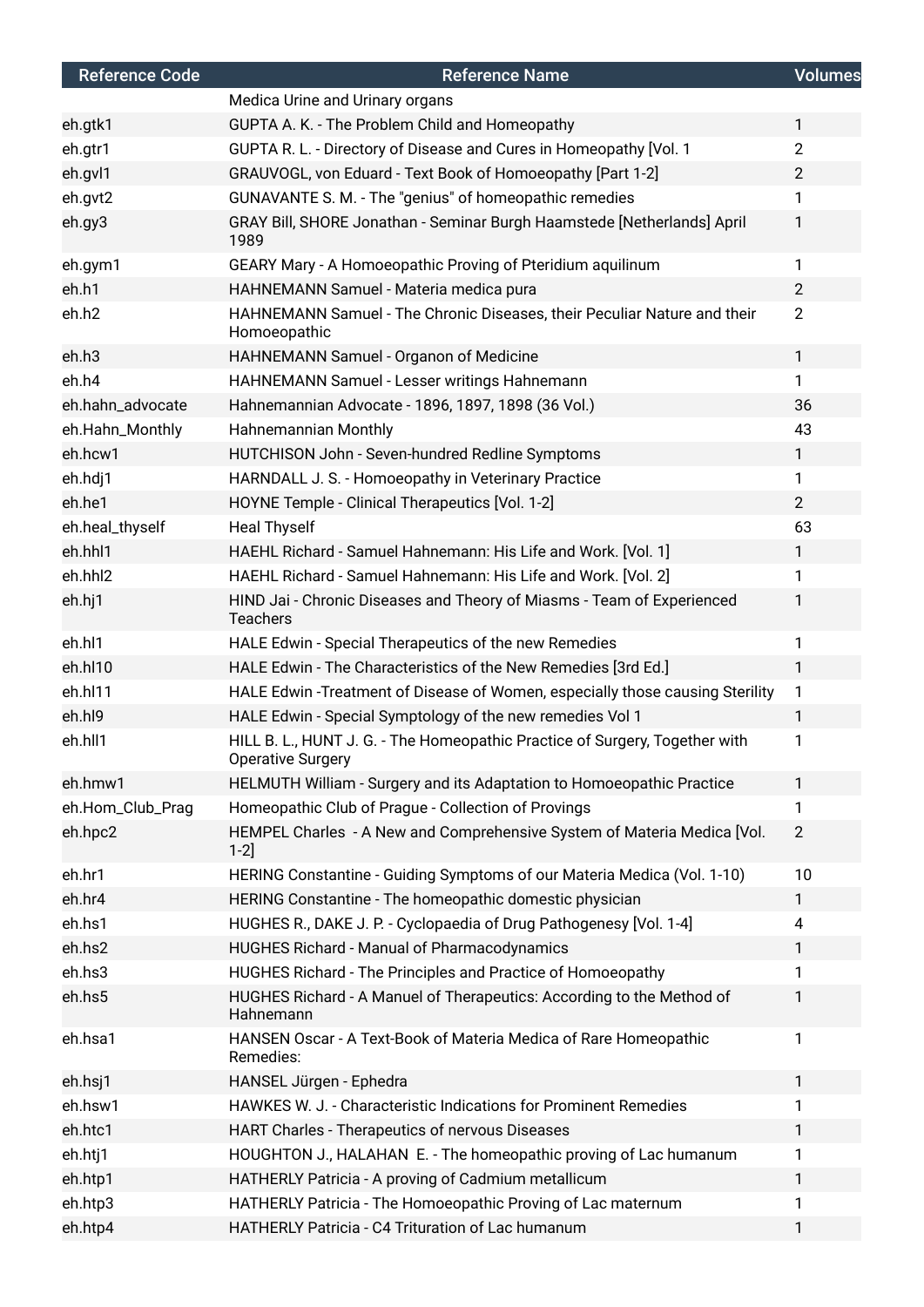| <b>Reference Code</b> | <b>Reference Name</b>                                                                                             | Volumes        |
|-----------------------|-------------------------------------------------------------------------------------------------------------------|----------------|
| eh.ind_j_hom_med      | Indian Journal of Homoeopathic Medicine                                                                           | 7              |
| eh.Int_Hahn_Ass       | PROCEEDING - International Hahnemannian Association                                                               | 41             |
| eh.Int_Hom_Res_Trust  | PROCEEDING - International Homoeopathic Research Trust                                                            | 1              |
| eh.iwa1               | <b>IRWIN Anne - Seven Streams of Taosca Proving</b>                                                               | $\mathbf{1}$   |
| eh.iwa2               | IRWIN Anne - A Proving of Tory Island Clay. Red Granite Clay                                                      | 1              |
| eh.j10                | JAHR Georg - Family Practice or Simple Directions in Homeopathic Domestic<br>medicine                             | 1              |
| eh.j11                | JAHR Georg - The Venereal Diseases, their Pathological Nature, Correct<br>Diagnosis and Homeopathic Treatment     | 1              |
| eh.j2                 | JAHR Georg - Forty years of practice [Translated with Notes and New Remedies,<br>by Charles J. Hempel, M.D.]      | $\mathbf{1}$   |
| eh.J8                 | JAHR Georg - Homoeopathic Treatment of diseases of Females and Infants at<br>the Breast                           | $\mathbf{1}$   |
| eh.j_am_inst_hom      | Journal of the American Institute of Homoeopathy                                                                  | $\overline{2}$ |
| eh.j_hom_clin         | Journal of Homoeopathic Clinics                                                                                   | 25             |
| eh.jht1               | JITHESH - Proving of Sida alnifolia                                                                               | $\mathbf{1}$   |
| eh.jib1               | JOSHI Bhawisha - Proving of Xanthoxyllum fraxineum                                                                | 1              |
| eh.jl2                | JULIAN Othon - Materia Medica of Nosodes with Repertory                                                           | $\mathbf{1}$   |
| eh.jln2               | JOLLYMAN N. W. - Asthma - Causes, Types & Homeopathic Treatment                                                   | 1              |
| eh.jnb1               | JAIN B. - Pocket Medical dictionary of the principal words used in medicine and<br>the collateral sciences        | $\mathbf{1}$   |
| eh.jne1               | JONES Eli - Cancer: its Causes, Symtoms and Treatment                                                             | 1              |
| eh.k2                 | KENT James - Lectures on Homeopathic Materia Medica [4th Ed.]                                                     | 1              |
| eh.k4                 | KENT James - New Remedies, Clinical Cases, Lesser Writings                                                        | 1              |
| eh.k5                 | KENT James - Kent Lectures on Homeopathic Philosophy                                                              | $\mathbf{1}$   |
| eh.k6                 | KENT James - Use of the Repertory - How to Study the Repertory                                                    | 1              |
| eh.k7                 | KENT James - What the doctor needs to Know in Order to Make a Succesfull<br>prescription                          | 1              |
| eh.k8                 | <b>KENT James - The Dunham Lectures</b>                                                                           | 1              |
| eh.kbw1               | KERSCHBAUMER Werner - A Homeopathic Proving of the Whole Plant of the<br>Indigenous South African Herb Harpagophy | 1              |
| eh.kgp4               | KÖNIG Peter, SANTOS Uta - Convallaria                                                                             | 1              |
| eh.kgp5               | KÖNIG Peter, SANTOS Uta - Dream Proving of Rhododendron chrysantum                                                | 1              |
| eh.kkp1               | KRISHNA KUMAR - Talks on poisons, Metals acids & Nosodes used as<br><b>Homeopathic Medicines</b>                  | 1              |
| eh.kkp2               | KRISHNA KUMAR P. - The women, female problems and their cure                                                      | 1              |
| eh.kkp3               | KRISHNA KUMAR P. - The Man, Sexual Problems and their Cure                                                        | 1              |
| eh.kkv1               | KULKARNI V. - Gynecology and Obstetrics                                                                           | 1              |
| eh.kmy1               | KRISHNAMURTHY V. K. - Homeopathy in Accidents and Injuries                                                        | 1              |
| eh.knl2               | KLEIN Louis - Helodrilus caliginosus - Information and Synopsis of a New<br>Proving                               | 1              |
| eh.knl3               | KLEIN Louis - Carbon dioxide                                                                                      | 1              |
| eh.knl4               | KLEIN Louis - Loxosceles Reclusa - The brown Recluse spider                                                       | 1              |
| eh.knl6               | KLEIN Louis - Coriandrum proving                                                                                  | 1              |
| eh.knl7               | KLEIN L., MANTEWSIWICH E. - Hahnemanian Proving of Argentum Sulphuricum                                           | $\mathbf{1}$   |
| eh.knl8               | KLEIN Louis - The Proving of Vanilla planifolia                                                                   | 1              |
| eh.kr2                | KNERR Calvin - Drug Relationship                                                                                  | 1              |
| eh.ksk1               | <b>KANSAL Kamal - The Biochemics</b>                                                                              | 1              |
| eh.ksk2               | KANSAL Kamal - Homeopathic Treatment - Constipation                                                               | 1              |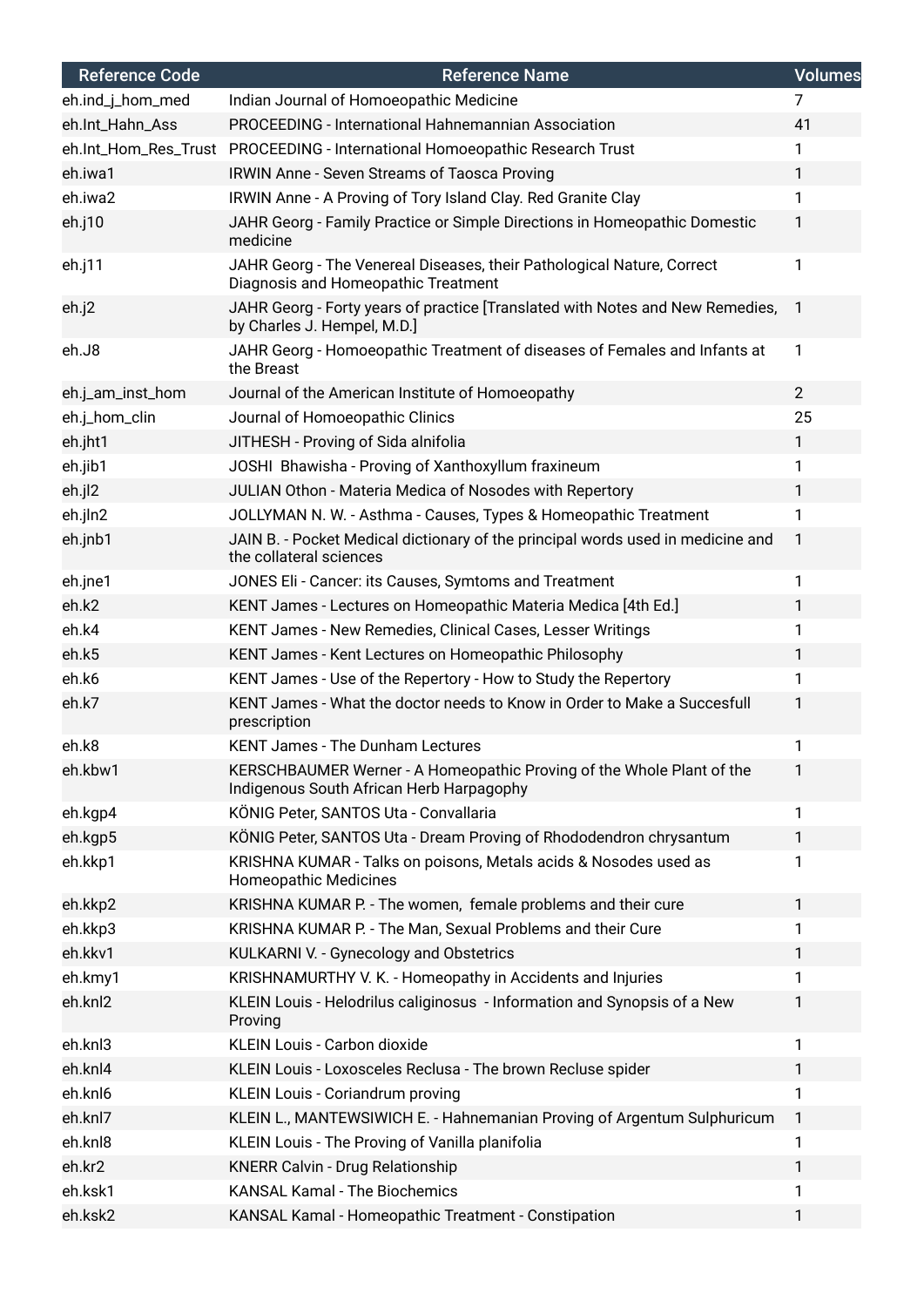| <b>Reference Code</b> | <b>Reference Name</b>                                                                                        | <b>Volumes</b> |
|-----------------------|--------------------------------------------------------------------------------------------------------------|----------------|
| eh.ksk3               | KANSAL Kamal - Homeopathic Treatment - Dental Diseases                                                       |                |
| eh.ksk4               | KANSAL Kamal - Homoeopathic Treatment - Diabetes Mellitus                                                    | 1              |
| eh.ksk5               | KANSAL Kamal - Homeopathic Treatment - Pet Animals                                                           | 1              |
| eh.ktp1               | KAMTHAN P. S. - Cancer - Curable under Homoeopathic Treatment                                                | 1              |
| eh.ktp2               | KAMTHAN P. S. - Homeopathic therapy of Gout, Arthritis and Rheumatism                                        | 1              |
| eh.ktp3               | KAMTHAN P. S. - How homeopathy cures Mania, Melancholia and madness                                          | 1              |
| eh.ktp4               | KAMTHAN P. S. - How to Cure Headache, Facial Neuralgia, Glaucoma, Toothache<br>etc.                          | -1             |
| eh.ktp5               | KAMTHAN P. S. - Remedies for Pain & Warts                                                                    | 1              |
| eh.ktp6               | KAMTHAN P. S. - Remedies for Skin and Bone Diseases                                                          | 1              |
| eh.ktp7               | KAMTHAN P. S. - Specific Remedies for Respiratory, Cardiac and Urinary<br>diseases                           | 1              |
| eh.ktp8               | KAMTHAN P. S. - The Female Prescriber                                                                        | 1              |
| eh.ktp9               | KAMTHAN P. S. - The Haemorrhage Controller                                                                   | 1              |
| eh.kts1               | KAMTHAN P. S. - The Homoeopathic First Aid Prescriber                                                        | 1              |
| eh.kzb1               | KLOTZSCH Brigitta - Proving of Python regia                                                                  | 1              |
| eh.lcj1               | LUCAS Joy - Proving of Leonurus cardiaca                                                                     | 1              |
| eh.lcj2               | LUCAS Joy- Proving of the Erythrinus Fish                                                                    | 1              |
| eh.ll1                | LILIENTHAL Samuel - Homeopathic therapeutics [2nd Ed.]                                                       | 1              |
| eh.lmhi               | Liga Medicorum Homoeopathica Internationalis - 1979, 1988, 1990                                              | 3              |
| eh.lp2                | LIPPE, von Adolph - Keynotes and Red line Symptoms of the Materia Medica                                     | 1              |
| eh.lp3                | Lippe A. von-Keynotes of the Homeop. Materia Medica                                                          |                |
| eh.lpc2               | LIPPE, von Adolph - Text Book of Materia Medica                                                              | 1              |
| eh.lrj2               | LAURIE Joseph - The Homoeopathic Domestic Medicine [Vol. 1-2]                                                | $\overline{2}$ |
| eh.lrj2a              | LAURIE Joseph - An Epitome of the Homeopathic Domestic Medicine.                                             | 1              |
| eh.lrp1               | LE ROUX Patricia - Lac Caninum, remedy of ailments from child sexual abuse                                   | 1              |
| eh.lrp3               | LE ROUX Patricia - The Acids                                                                                 | 1              |
| eh.lsd2               | LUSTIG Didier - The proving of Neptunium muriaticum [Translated into English by<br>Melanie Grimes]           | -1             |
| eh.lsr6               | LEESER Otto - Homeopathic Materia Medica. [Translated by Boyd L. J.]                                         | 1              |
| eh.med_advance        | <b>Medical Advance</b>                                                                                       | 83             |
| eh.mf1                | MACFARLAN Donald - Concise pictures of dynamised drugs: personally proven                                    | 1              |
| eh.mfj1               | MOFFAT John - Homoeopathic therapeutics in ophthalmology                                                     | 1              |
| eh.mgb1               | MORGAN William - Diabetes mellitus [Its history, chemistry, anatomy, pathology,<br>physiology and treatment] | 1              |
| eh.mgb2               | MORGAN William - Diphteria [Its history, causes, symptoms, diagnosis,<br>pathology and treatment]            | 1              |
| eh.mgb3               | MORGAN William - The Signs and concomitant Derangements of Pregnancy                                         | 1              |
| eh.mgb4               | MORGAN William - Homoeopathic Treatment of Indigestion, Constipation and<br>Haemorrhoids                     | 1              |
| eh.mgj1               | MORGAN John - Hadrian's Wall                                                                                 | 1              |
| eh.mgj2               | MORGAN John - The Proving of Pearl Taken from the Common Mussel                                              | 1              |
| eh.mhg1               | MATHEW George - Proving of Phyllanthus amarus                                                                | 1              |
| eh.mhh1               | MALHOTRA H. C. - Care and Treatment - Fistula, Piles                                                         | 1              |
| eh.mhh2               | MALHOTRA H. C. - Menses and Health [A Lady's Manual of Homeopathic care]                                     | 1              |
| eh.mhn1               | MOHANTY Niranjan - Text book of Homeopathic Materia Medica                                                   | 1              |
| eh.mjr1               | MAJUMDAR P. C. - Appendicitis curable by Medicine                                                            | 1              |
| eh.mjs1               | MOORE James - Dog Diseases Treated by Homeopathy                                                             | 1              |
| eh.mlm1               | MOILOA Motlhabane - Materia Medica of Leucas capensis                                                        | 1              |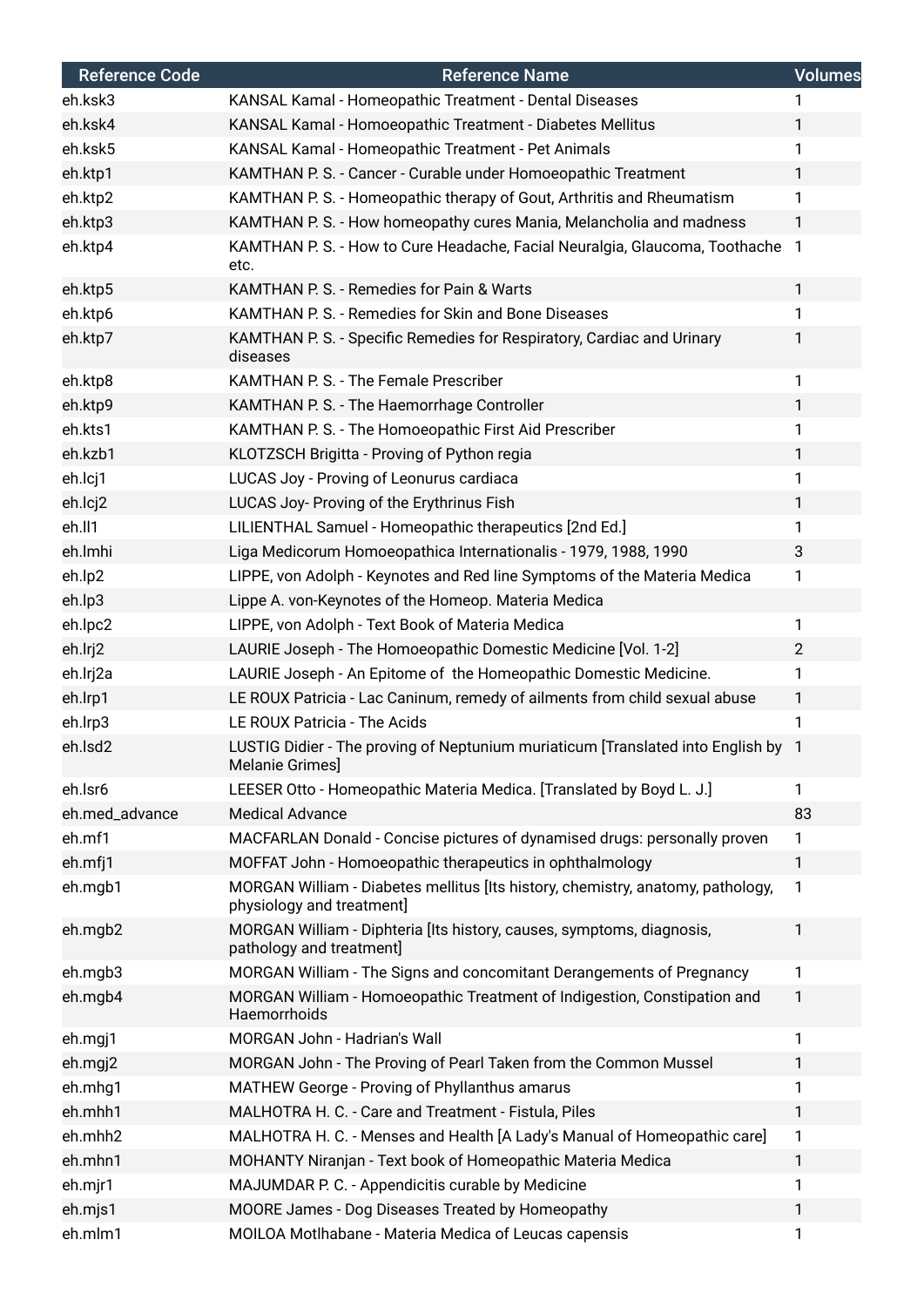| <b>Reference Code</b> | <b>Reference Name</b>                                                                     | <b>Volumes</b> |
|-----------------------|-------------------------------------------------------------------------------------------|----------------|
| eh.monthly_j_hom_jhd  | Monthly Journal of Hom. and the Journal of Health                                         | 22             |
| eh.mrc2               | MARIM Matheus - Simplified Materia Medica of bothrops jararacussu                         | 1              |
| eh.mrr2               | MORRISON Roger - Seminar [Part 1] - Burgh Haamstede [Netherlands] Sept 1987               | $\mathbf{1}$   |
| eh.mrr3               | MORRISON Roger - Seminar [Part 2] - Burgh Haamstede [Netherlands] Sept 1988               | $\mathbf{1}$   |
| eh.mrr4               | MORRISON Roger, HERRICK Nancy - Seminar [Part 3] - Leystad [Netherlands]<br>November 1991 | 1              |
| eh.mrz1               | MORRIS Catherine - A Proving of Pycnoporus Sanguineus (a south African<br>fungus)         | 1              |
| eh.mta1               | MATHUR K. N. - Systematic materia medica of homoeopathic remedies [1st Ed.]               | $\mathbf{1}$   |
| eh.mta2               | MATHUR K. N. - Diabetes Mellitus Its Diagnosis & Treatment                                | 1              |
| eh.mtf10              | <b>MASTER Farokh - Hair Loss Repertory</b>                                                | 1              |
| eh.mtf12              | MASTER Farokh - Homoepathic Dictionary of dreams                                          | 1              |
| eh.mtf13              | MASTER Farokh - Homeopathy in Cancer                                                      | 1              |
| eh.mtf14              | MASTER Farokh - Homeopathy in Cervical Spondylosis                                        | 1              |
| eh.mtf16              | MASTER Farokh - Lycopodium                                                                | 1              |
| eh.mtf18              | MASTER Farokh - Mysterious Thuja                                                          | 1              |
| eh.mtf19              | MASTER Farokh - Naja Naja Naja [1st Ed.]                                                  | 1              |
| eh.mtf2               | MASTER Farokh - A proving of Moccasin Snake [Toxicophis]                                  | 1              |
| eh.mtf20              | MASTER Farokh - Perceiving rubrics of the mind                                            | 1              |
| eh.mtf21              | <b>MASTER Farokh - Sandy Silicea</b>                                                      | 1              |
| eh.mtf22              | MASTER Farokh - Snakes in Homeopathic Grass                                               | 1              |
| eh.mtf23              | MASTER Farokh - St-Ignatius Bean                                                          | 1              |
| eh.mtf24              | MASTER Farokh - Suppressed Staphysagria                                                   | 1              |
| eh.mtf25              | MASTER Farokh - Sycotic shame                                                             | 1              |
| eh.mtf26              | MASTER Farokh - The Bed Side Organon of Medicine                                          | 1              |
| eh.mtf27              | <b>MASTER Farokh - The Fascinating Fungi</b>                                              | 1              |
| eh.mtf28              | MASTER Farokh - The State of Mind that affects Foetus                                     | 1              |
| eh.mtf29              | MASTER Farokh - Tubercular Miasm Tuberculins [simplified and explained] [2nd<br>$Ed.$ ]   | 1              |
| eh.mtf3               | <b>MASTER Farokh - Ammoniums: The Sour Prunes</b>                                         | 1              |
| eh.mtf30              | MASTER Farokh - Tumours and homoeopathy                                                   | 1              |
| eh.mtf34              | MASTER Farokh - Homeopathic Treatment of Acute Cardio-respiratory Failure                 | 1              |
| eh.mtf36              | MASTER Farokh - A Homoeopathic Proving of Bungarus Fasciatus (Banded<br>Krait)            | 1              |
| eh.mtf37              | MASTER Farokh - Bitis arietans - A Homoeopathic Proving                                   | 1              |
| eh.mtf39              | MASTER Farokh - Echis carinatus - Saw Scaled Viper - A Homoeopathic Proving               | 1              |
| eh.mtf4               | MASTER Farokh - The Web Spinners                                                          | 1              |
| eh.mtf40              | MASTER Farokh - Oxyuranus scutellatus - Taipan - A Homoeopathic Proving                   | 1              |
| eh.mtf7               | <b>MASTER Farokh - Agitated Argentums</b>                                                 | 1              |
| eh.mtf8               | MASTER Farokh - Bed-wetting [Enuresis]                                                    | 1              |
| eh.mtf9               | MASTER Farokh - Diseases of the Skin [Including of Exanthemata]                           | 1              |
| eh.mts1               | MOUNT S. J. L. - Migraine                                                                 | 1              |
| eh.mtv2               | MATHUR P. P. - Common Infectious Diseases with Therapeutic & Repertory in<br>Homeopathy   | 1              |
| eh.N_am_j_h           | North American Journal of Homoeopathy                                                     | 6              |
| eh.New_eng_j_hom      | New England Journal of Homoeopathy                                                        | 28             |
| eh.nh2                | NASH Eugene - Leaders in typhoid fever                                                    | 1              |
| eh.nh3                | NASH Eugene - Regional leaders [2nd Ed.]                                                  | 1              |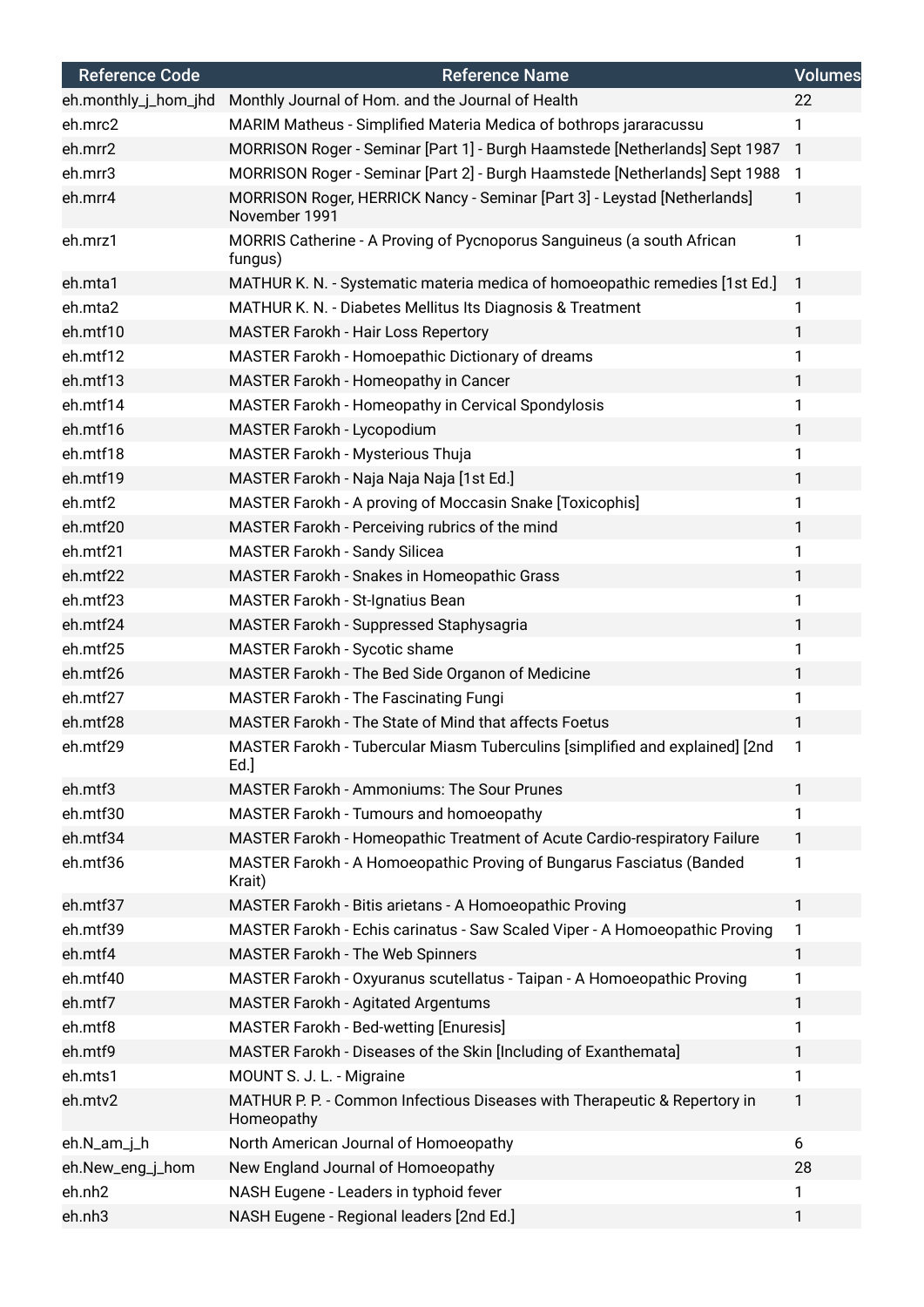| <b>Reference Code</b> | <b>Reference Name</b>                                                                                      | <b>Volumes</b> |
|-----------------------|------------------------------------------------------------------------------------------------------------|----------------|
| eh.nh4                | NASH Eugene - The testimony of the clinic                                                                  | 1              |
| eh.nh5                | NASH Eugene - Leaders for the Use of Sulphur                                                               | 1              |
| eh.nh6                | NASH Eugene - Leaders in respiratory organs                                                                | 1              |
| eh.nh8                | NASH Eugene - Expanded works of Nash                                                                       | 1              |
| eh.nl2                | NORLAND Misha - Collected provings                                                                         | 1              |
| eh.nl4                | NORLAND Misha, FRASER Peter - Galium aparine - The Homeopathic Proving of<br><b>Cleavers or Goosegrass</b> | $\mathbf{1}$   |
| eh.nl6                | NORLAND Misha - Cladonia rangiferina - The Homeopathic Proving of Reindeer<br>moss                         | 1              |
| eh.nl7                | NORLAND Misha, FRASER Peter - Vulcanized rubber - The Homeopathic Proving<br>of Latex vulcani              | $\mathbf{1}$   |
| eh.nl8                | NORLAND Misha, FRASER Peter - Buckyballs - The Homeopathic Proving of<br>Carbo fullerenum                  | 1              |
| eh.nsk1               | NARASIMHAMURTI V. K. - Handbook of Materia Medica & Therapeutics of<br>homoeopathy [1st Ed.]               | 1              |
| eh.nsr1               | <b>NEUSTAEDTER Randall - Clematis Proving</b>                                                              | 1              |
| eh.nta2               | NORTON A. B. - Ophthalmic Diseases and Therapeutics                                                        | $\mathbf{1}$   |
| eh.organon            | Organon - 1878, 1879, 1880, 1881                                                                           | 13             |
| eh.oss1               | <b>OLSEN Steven - Trees and Plants that Heal</b>                                                           | 1              |
| eh.oss2               | OLSEN Steven - Pinus contorta - A Hahnemanian Proving with Case Studies                                    | 1              |
| eh.ot1                | ORTEGA SANCHEZ Proceso - Notes on the Miasms                                                               | 1              |
| eh.oth1               | OSTROM Homer - Leucorrhoea and other Varieties of Gynaecological Catarrh                                   | 1              |
| eh.owj1               | OWEN Jonice - Strontium carbonicum - The Proving                                                           | 1              |
| eh.pac_coast_j_hom    | Pacific Coast Journal of Homoeopathy                                                                       | 9              |
| eh.pe1                | PIERCE Willard - Plain Talks on Materia Medica with Comparisons                                            | $\mathbf{1}$   |
| eh.pet1               | PETERSEN Fred - Materia Medica and Clinical Therapeutics                                                   | 1              |
| eh.pew1               | PAIGE H. W. - Diseases of the Lungs, Bronchi and Pleura                                                    | 1              |
| eh.pfa2               | PULFORD Alfred - Homoeopathic Materia Medica of Graphic Drug Pictures and<br><b>Clinical Comments</b>      | 1              |
| eh.pfa3               | PULFORD Alfred - Repertory of Pneumonia                                                                    | 1              |
| eh.pks1               | PAVRI Sharukh - Essentials of Diabetes Mellitus & its Treatment by<br>Homoeopathy                          | 1              |
| eh.pls1               | PAUL S. - Skin Therapeutics                                                                                | $\mathbf{1}$   |
| eh.plx1               | PHELAN Richard - Inaugural Dissertation on Therapeutics. Presented by Julian<br>Winston                    | 1              |
| eh.pnb1               | PANDA B. - Significance of Dreams in Homoeopathic Prescribing                                              | 1              |
| eh.prj1               | POIRIER Jean - Homeopathic Treatment of the Diseases of Heart                                              | 1              |
| eh.psj1               | PETERS John - A Complete Treatise on Headaches and Diseases of the Head                                    | 1              |
| eh.psj2               | PETERS John - A Treatise on the Inflammatory and Organic Diseases of the<br><b>Brain</b>                   | 1              |
| eh.pss1               | PALSULE S. G. - Asthma and Blood Pressure                                                                  | $\mathbf{1}$   |
| eh.pss2               | PALSULE S. G. - Dentistry and Homeopathy                                                                   | 1              |
| eh.pss3               | PALSULE S. G. - Homeopathic Treatment for E. N. T. Diseases                                                | 1              |
| eh.ptj1               | PATERSON John - The Bowel Nosodes                                                                          | 1              |
| eh.ptk2               | PHATAK S. R. - Materia Medica of Homoeopathic medicines                                                    | 1              |
| eh.ptx1               | PITT Richard - Taxus brevifolia - Pacific Yew                                                              | 1              |
| eh.ptx2               | PITT Richard - Tobacco: An Exploration of its Nature Through the Prism of<br>Homeopathy                    | 1              |
| eh.ptx3               | PITT Richard - A New Proving of Petroleum                                                                  | 1              |
| eh.Quinq Hom Int Con  | Quinquenial Homeopathic International Congress                                                             | 3              |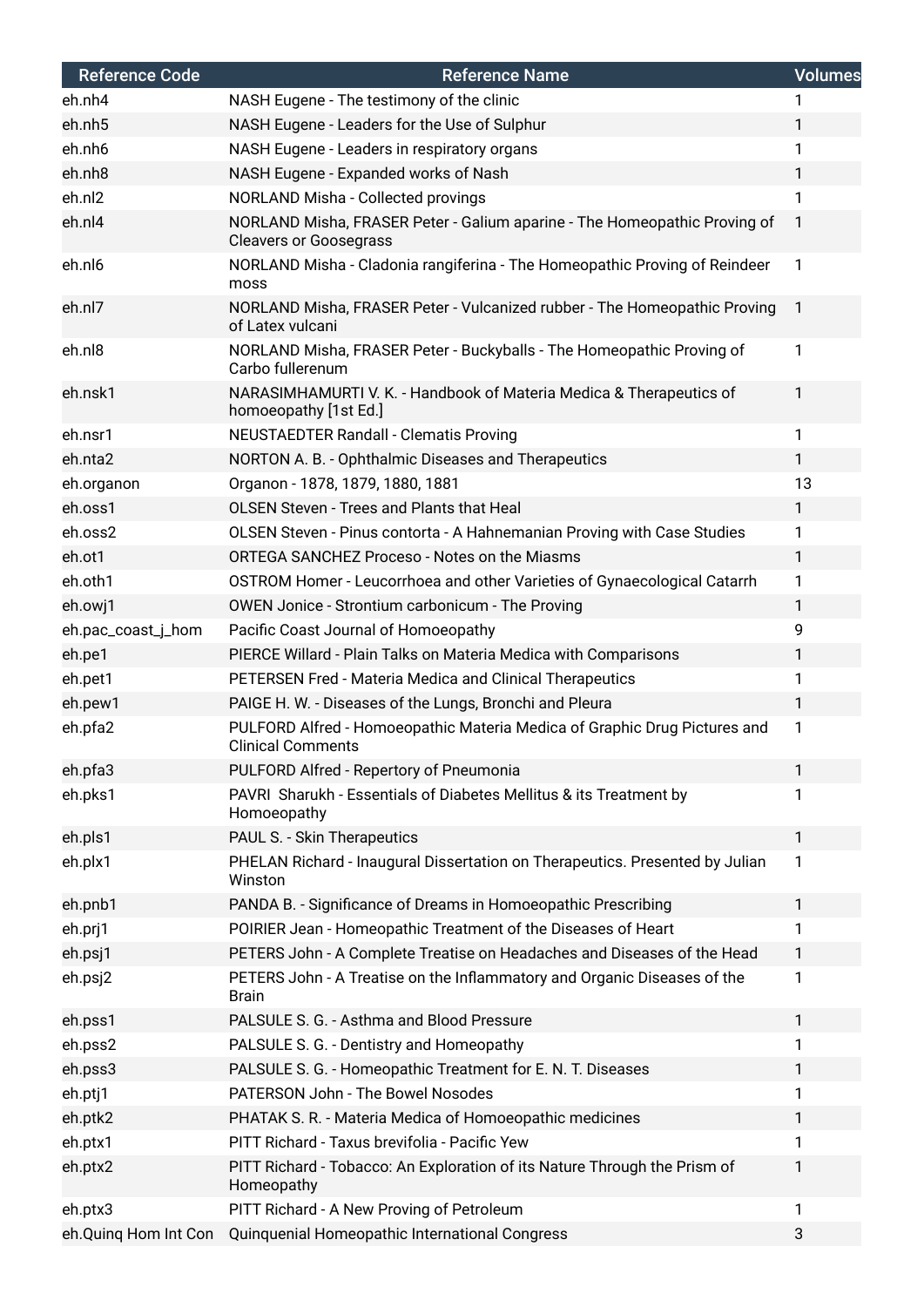| <b>Reference Code</b> | <b>Reference Name</b>                                                                                             | <b>Volumes</b> |
|-----------------------|-------------------------------------------------------------------------------------------------------------------|----------------|
| eh.rb2                | ROBERTS Herbert - Sensations as if                                                                                |                |
| eh.rb3                | ROBERTS Herbert - The study of remedies by comparison                                                             | 1              |
| eh.rb4                | <b>ROBERTS Herbert - The rheumatic remedies</b>                                                                   | 1              |
| eh.rb5                | ROBERTS Herbert - The Principles and Practicability of Boenningshausen's<br><b>Therapeutic Pocket Book</b>        | 1              |
| eh.rb7                | <b>ROBERTS Herbert - The Spider Poisons</b>                                                                       | 1              |
| eh.rb9                | ROBERTS Herbert - The principles and Art of Cure by Homoeopathy - A Modern<br><b>Textbook</b>                     | 1              |
| eh.rbp1               | ROBBINS Phillip - Vibhuti                                                                                         | 1              |
| eh.rbp2               | ROBBINS Phillip - Phascolarctos cinereus [Australian Koala secretion]                                             | 1              |
| eh.rbp3               | ROBBINS Phillip, JANSEN Jean-Pierre - Aristolochia clematis                                                       | 1              |
| eh.rbp5               | <b>ROBBINS Phillip - Insight Meditation</b>                                                                       | 1              |
| eh.rbp6               | ROBBINS Phillip - Evolving Homeopathy. Towards a Developmental Approach to<br>Homeopathy                          | 1              |
| eh.rbp7               | <b>ROBBINS Phillip - Sol Proving</b>                                                                              | 1              |
| eh.rde3               | RUDDOCK Edward - The Common diseases of children                                                                  | 1              |
| eh.rde4               | RUDDOCK Edward - Homeopathic Treatment of Infants and Children                                                    | 1              |
| eh.rde5               | RUDDOCK Edward - The common diseases of Women                                                                     | 1              |
| eh.rde6               | RUDDOCK Edward - The Pocket Manual of Homeopathic Veterinary Medicine<br>[1st Ed.]                                | 1              |
| eh.res1               | RAUE Charles - Diseases of children                                                                               | 1              |
| eh.rhj1               | RUSH John - The handbook of Veterinary homoeopathy                                                                | 1              |
| eh.rjp1               | RAJAGOPALARAO P. - Most Valuable Tips from Masters of Homeopathy                                                  | 1              |
| eh.rlg1               | ROLLIN R. G. - An Illustrated Repertory of Pains In Chest, Sides and Back: Their<br>Direction and Character, con  | 1              |
| eh.rlj1               | ROWLES Joie- A Proving of Sialia currucoides - Mountain Bluebird                                                  | 1              |
| eh.rly4               | RILEY David - Collected provings                                                                                  | 1              |
| eh.rmu1               | RIMMLER Uli - The Flight of the Condor - The Andean Condor: Vultur gryphus                                        |                |
| eh.rg1                | RISQUEZ F. - Psychiatry and Homeopathy                                                                            |                |
| eh.rsi1               | ROSSETTI Luiz - Lepidoptera saturniidae                                                                           | 1              |
| eh.rsm1               | ROSS Moya, CAMPBELL Sarah - The Homeopathic and Meditative Proving of<br>Emerald                                  | 1              |
| eh.rsp1               | ROSENBAUM P. - Lapis Lazuli, a Proving. A Pathogenesy Developed by the Team<br>of Escola Paulista de Homeopatia - | -1             |
| eh.rsy1               | RAMSEYER A. A. - Rademacher's Universal & Organ Remedies                                                          | $\mathbf{1}$   |
| eh.rti2               | RASTOGI D. P. - Homeopathic Gems                                                                                  | 1              |
| eh.rti3               | RASTOGI D. P. - Some Case Reports                                                                                 | 1              |
| eh.rti4               | RASTOGI D. P. - Use of Indigenous and Other Remedies in Homeopathy as Home<br>Remedies                            | 1              |
| eh.rwp2               | RAWAT P. S. - Homeopathy in Acne and Alopecia                                                                     | 1              |
| eh.rwp3               | RAWAT P. S. - Homeopathy in Angina Pectoris                                                                       | 1              |
| eh.rwt1               | ROWE Todd - Carnegia gigantea a Proving of Saguaro Cactus                                                         | 1              |
| eh.rwt10              | ROWE Todd - A Proving of Salsola tragus - Tumbleweed                                                              | 1              |
| eh.rwt13              | ROWE Todd- A Proving of Geochelone sulcata                                                                        | 1              |
| eh.rwt2               | ROWE Todd - Heloderma Suspectum proving                                                                           | 1              |
| eh.rwt3               | ROWE Todd - Urolophus Halleri: a Proving of Round Stingray                                                        | 1              |
| eh.rwt4               | ROWE Todd - Cathartes aura: A Proving of Turkey Vulture                                                           | 1              |
| eh.rwt5               | ROWE Todd - A proving of Argemone pleicantha                                                                      | 1              |
| eh.rwt6               | ROWE Todd - A Proving of Alligator mississipensis                                                                 | 1              |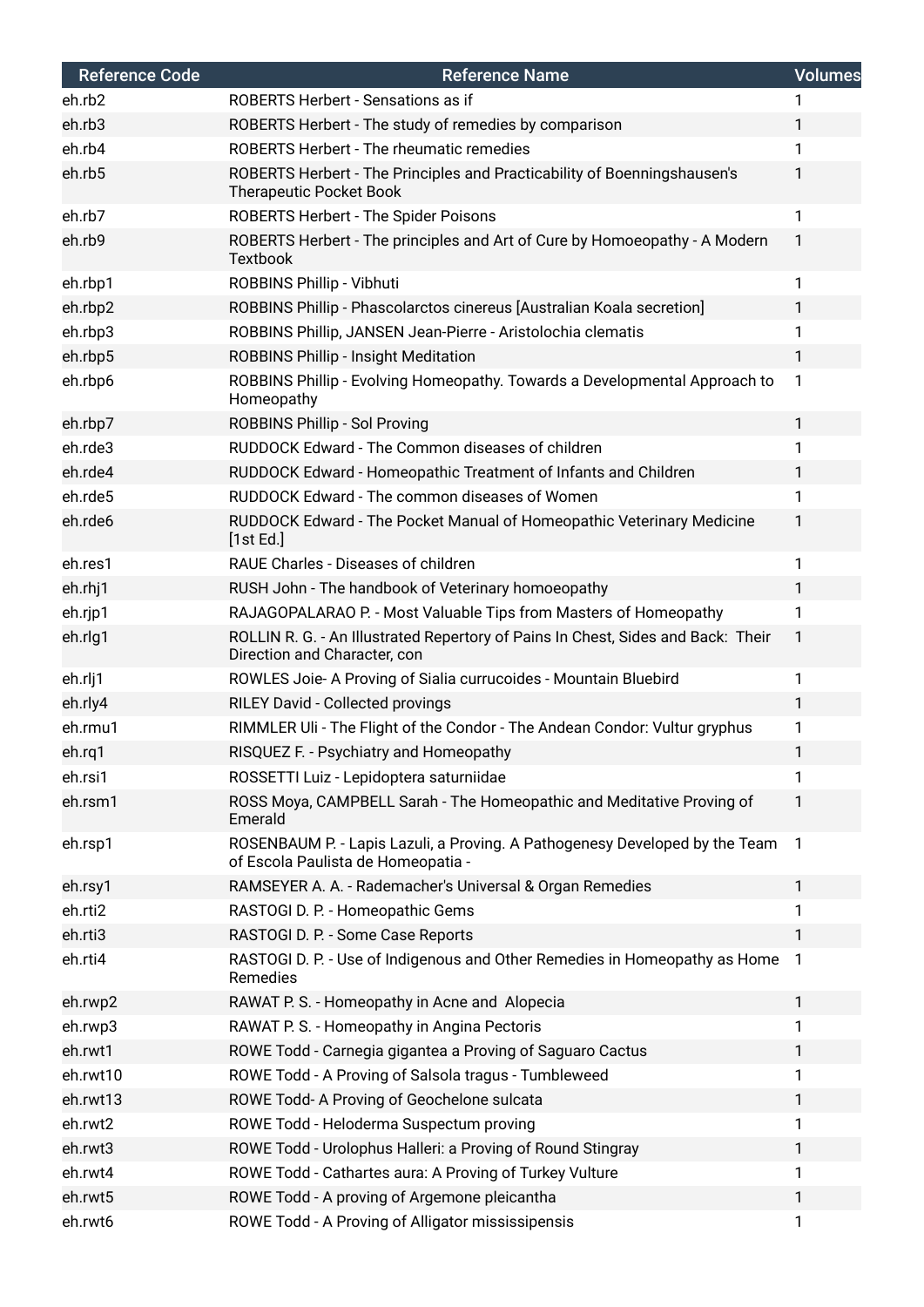| <b>Reference Code</b> | <b>Reference Name</b>                                                                                      | <b>Volumes</b> |
|-----------------------|------------------------------------------------------------------------------------------------------------|----------------|
| eh.rwt7               | ROWE Todd - A Proving of Turquoise                                                                         | 1              |
| eh.rwt8               | ROWE Todd - A Proving of Larrea tridentata (Creosote)                                                      | 1              |
| eh.rwt9               | ROWE Todd - A Proving of Roadrunner                                                                        | 1.             |
| eh.ry1                | ROYAL George - Textbook of Homeopathic Materia Medica                                                      | 1              |
| eh.sa1                | SOUK-ALOUN P. - Pathogenesis of Brucella melitensis and Melitococcinum                                     | 1              |
| eh.sa10               | SOUK-ALOUN P. - The Contemporary French Provings                                                           | 1              |
| eh.sa3                | SOUK-ALOUN P. - Provings of the french "comite d?experimentation<br>homéopathique""                        | 1              |
| eh.sa4                | SOUK-ALOUN P. - Unintentional Provings                                                                     | 1              |
| eh.sa6                | SOUK-ALOUN P. - Building up of the Materia Medicas and the Repertories                                     | 1              |
| eh.sa8                | SOUK-ALOUN P. - 2nd Proving of Propranolol 30 CH                                                           | 1              |
| eh.sa9                | SOUK-ALOUN P. - Pathogenesis of Thymulin and Clinical Use in AIDS                                          | 1              |
| eh.samkn              | SAMUEL - Keynotes Samuel                                                                                   | 1              |
| eh.sde2               | SCHADDE Anne - Proving of Ozone                                                                            | 1              |
| eh.sde9               | SCHADDE Anne - Listening to Stone, Wood and Shell                                                          | 1              |
| eh.sdj1               | <b>SNOWDON Janet - Dreaming Potency</b>                                                                    | 1              |
| eh.sdj2               | SNOWDON Janet - The Homeopathic Proving of Heroin                                                          | 1              |
| eh.sdm1               | SPADA M., ARENA G., NOCIFORA R., MATERA M. - Homeopathic Research Study 1<br>on Titanium metallicum        |                |
| eh.sdn1               | SEIDENECK Barbara, GREGORICH J., LOCKWOOD A. - Clarity and Intoxication,<br>the Proving of Amethyst        | $\mathbf{1}$   |
| eh.sdn3               | SEIDENECK Barbara - The Proving of the Rocky Mountain Columbine - Aquilegia<br>coerulea                    | 1              |
| eh.sds1               | SUDARSHAN S. R. - Repertory of non-malarial fevers                                                         | 1              |
| eh.sej10              | SHORE Jonathan - Investigations into the Psyche of the Spider                                              | 1              |
| eh.sej2               | SHORE Jonathan - Seminar Glasgow [Scotland] April 1989                                                     |                |
| eh.sej3               | SHORE Jonathan - Seminar Hapert [Netherlands] September 1990                                               | 1              |
| eh.sej4               | SHORE Jonathan - Seminar Hapert [Netherlands] April 1991                                                   | 1              |
| eh.sej5               | SHORE Jonathan - Seminar Glasgow [Scotland] April 1990                                                     |                |
| eh.sel1               | STONE Liz - Tyto alba - Barn Owl Feather                                                                   | 1              |
| eh.sfa1               | STAPF Johann - Additions to the Materia Medica Pura                                                        | 1              |
| eh.shc1               | SHREEDHARAN C. K. - A concise Materia Medica & Repertory of Nosodes                                        | 1              |
| eh.shn4               | SHAH Nandita - Benzinum petroleum                                                                          | 1              |
| eh.shs1               | SINGH Sapuran - Hering's model cures                                                                       | 1              |
| eh.shx1               | SHAH Ronak - Veratrum - An Egoistic Lily [1st Ed.]                                                         | 1              |
| eh.sjc1               | <b>CHATTERJEE Sujit - The Proving of Chocolate</b>                                                         | 1              |
| eh.sjc2               | CHATTERJEE Sujit - The Proving of Ficus indica (Banyan)                                                    | 1              |
| eh.skj1               | STEFANEK J., STEFANKOVA J. - Pestinum. A Remedy for any Future Plague?                                     | 1              |
| eh.skn1               | SUKUMARAN N. - Main Symptoms of Heart Problems                                                             | 1              |
| eh.sle1               | STIRLING Penelope - The Homeopathic Proving of Crack Willow: Salix Fragilis                                | 1              |
| eh.sle2               | STIRLING Penelope - The Proving of Cygnus bewickii                                                         | 1              |
| eh.sml1               | SMALL Alvan - Manual of Homoeopathic Practice, for the use of Families and<br>Private Individuals [6th Ed] | 1              |
| eh.sn2                | SKINNER Thomas - Homoeopathy in its Relation to the Diseases of females or<br>Gynaecology                  | $\mathbf{1}$   |
| eh.sna7               | SWAN Samuel - Proving Of Ovi Gallina Pellicula - Membrane Of The Egg Shell                                 | 1              |
| eh.sne1               | SAINE André - Psychiatric Patients - Seminar 1999 [The Netherlands]                                        | 1              |
| eh.sp1                | STEPHENSON James - Hahnemannian Provings - A Materia Medica and<br>Repertory 1924-195                      | 1              |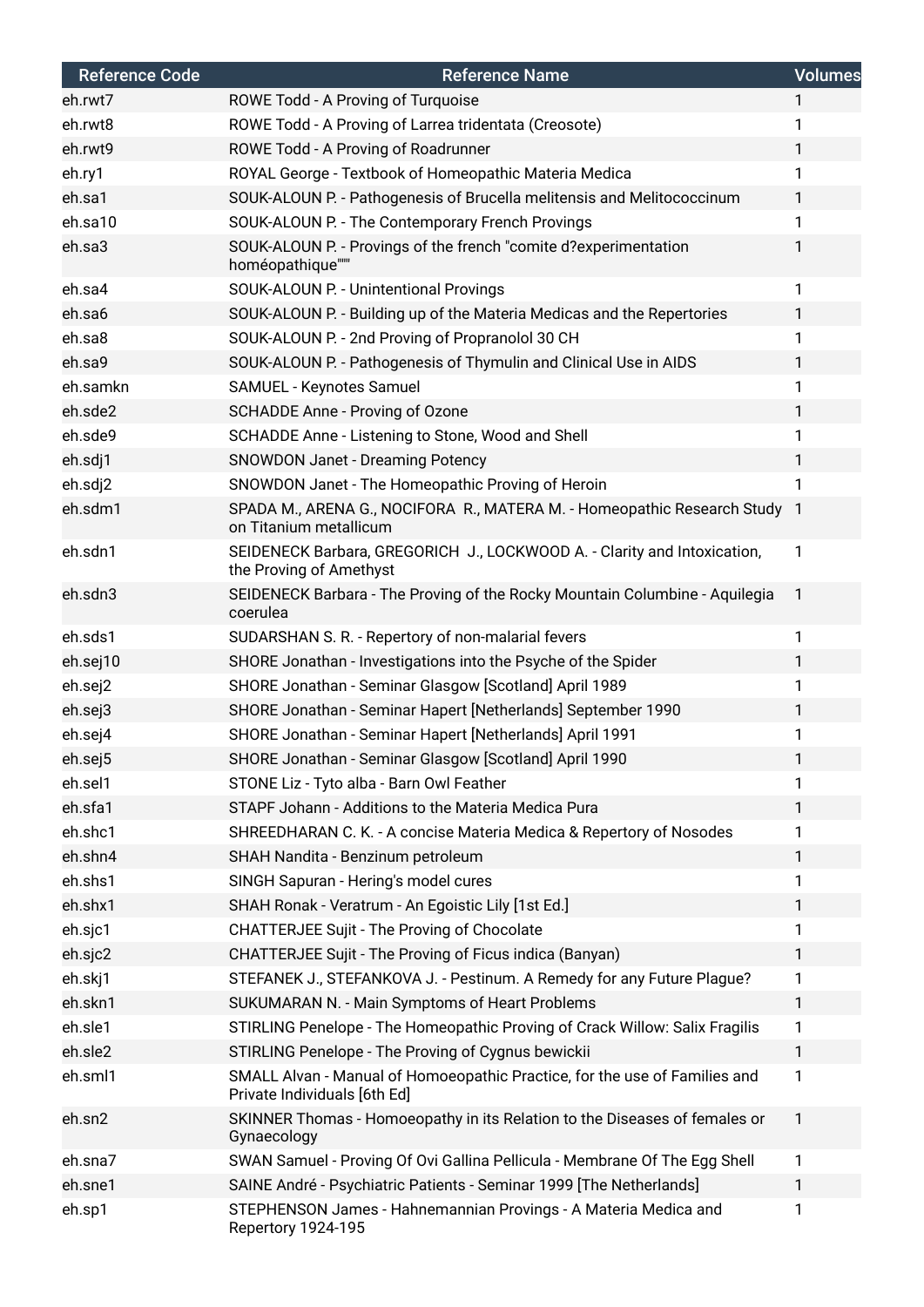| <b>Reference Code</b> | <b>Reference Name</b>                                                                                    | <b>Volumes</b> |
|-----------------------|----------------------------------------------------------------------------------------------------------|----------------|
| eh.spl1               | SCHEEPERS Léon - The Proving of Insulinum humanum                                                        | $\mathbf{1}$   |
| eh.spl2               | SCHEEPERS Léon - The Proving of Lobelia cardinalis                                                       | 1              |
| eh.sst5               | <b>SMITS Tinus - Inspiring Homeopathy (Materia Medica part)</b>                                          | 1              |
| eh.st3                | <b>SCHMIDT Pierre - Defective Illnesses</b>                                                              | 1              |
| eh.st4                | SCHMIDT Pierre - The Hidden Treasures of the last organon                                                | 1              |
| eh.st5                | SCHMIDT Pierre - The art of Case Taking                                                                  | 1              |
| eh.st6                | SCHMIDT Pierre - The art of Interrogation                                                                | 1              |
| eh.stu4               | SANTOS Uta - Homeopathic Proving of Adeps boae constrictoris                                             | 1              |
| eh.svm1               | SIVARAMAN M. S. - Homeopathic Treatment of Asthma                                                        | 1              |
| eh.svr5               | SIVARAMAN M. S. - Ear, Nose and Throat: Troubles cured with Homoepathy                                   | 1              |
| eh.svr6               | SIVARAMAN M. S. - Dreams and their homeopathic medicines                                                 | 1              |
| eh.svr7               | SIVARAMAN M. S. - Asthma Cured with Homeopathic Medicines                                                | 1              |
| eh.svr8               | SIVARAMAN M. S. - Epilepsy cured with Homeopathic Medicines                                              | 1              |
| eh.svr9               | SIVARAMAN M. S. - Haemorrhoids cured by Homeopathic Medicines                                            | 1              |
| eh.svu1               | SAVULESCU G., CRUMP S. - Proving Quercus robur                                                           | 1              |
| eh.swc1               | SOWTON Christopher - The proving of Tela aranea (Spiderweb)                                              | 1              |
| eh.swm1               | SANTWANI M. T. - Common ailments of Children and Their Homeopathic<br>Management                         | 1              |
| eh.syk1               | <b>SWAYANADAN K. R. - Intestinal Worms</b>                                                               | 1              |
| eh.syp1               | SATYA Paul - Analogy of Pain                                                                             | 1              |
| eh.sze10              | SCHULZ Elisabeth - Remedy Encounter with Asterias rubens                                                 | 1              |
| eh.sze2               | SCHULZ Elisabeth - Columba palumbus                                                                      | 1              |
| eh.sze3               | SCHULZ Elisabeth - Cygnus olor                                                                           | 1              |
| eh.sze4               | SCHULZ Elisabeth - Falco cherrug                                                                         | $\mathbf{1}$   |
| eh.sze5               | SCHULZ Elisabeth - Vultur gryphus - Condor                                                               | 1              |
| eh.sze6               | <b>SCHULZ Elisabeth - Test Flight</b>                                                                    | 1              |
| eh.sze7               | SCHULZ Elisabeth - The Proving of Holy Ibis                                                              | 1              |
| eh.sze9               | SCHULZ Elisabeth - Lac humanum Proving [Vol. 1 -2]                                                       | 2              |
| eh.szs1               | SONZ S., STEWART R. - The proving of Musca domestica                                                     | 1              |
| eh.szs2               | SONZ S., SONAM K., STEWART R. - Hippocampus kuda, a Proving of Sea horse                                 | 1              |
| eh.szw1               | SCHWARTZ W. H. - The Homoeopathic Treatment of Wounds and Injuries                                       | 1              |
| eh.thj1               | TWOHIG J., MARKS B. - Deadly Romance - A homoeopathic proving Latrodectus<br>Hasseltii - Red back Spider | -1             |
| eh.tl10               | <b>TYLER Margaret - Repertorizing</b>                                                                    | 1              |
| eh.tl2                | TYLER Margaret - Pointers to the common remedies                                                         | 1              |
| eh.tl3                | TYLER Margaret - Acute conditions, injuries                                                              | 1              |
| eh.tl4                | <b>TYLER Margaret - Drosera</b>                                                                          | 1              |
| eh.tl7                | TYLER Margaret - Different Ways of Finding the Remedy                                                    | 1              |
| eh.tl8                | TYLER Margaret - Hahnemann's Conception of Chronic Disease, as Caused by<br>Parasitic Micro-Organisms    | 1              |
| eh.tms2               | THOMPSON Michael - Venomous Snakes of the World                                                          | 1              |
| eh.tpi2               | TIRASPOLSKI I., TIMOFEEVA T. - Curdlipid - New Monocomponent Homeopathic<br>Remedy                       | -1             |
| eh.tt1                | TESTE Alphonse - The Homeopathic Materia Medica                                                          | 1              |
| eh.tws1               | TIWARI Shashi - Homoeopathy and Child Care: Principles, Therapeutics,<br>Children's Type, Repertory      | 1              |
| eh.vh3                | VITHOULKAS George - Essences of Materia Medica (= vh4)                                                   | 1              |
| eh.vma1               | VARMA P. N., VAID V. - Side effects                                                                      | 1              |